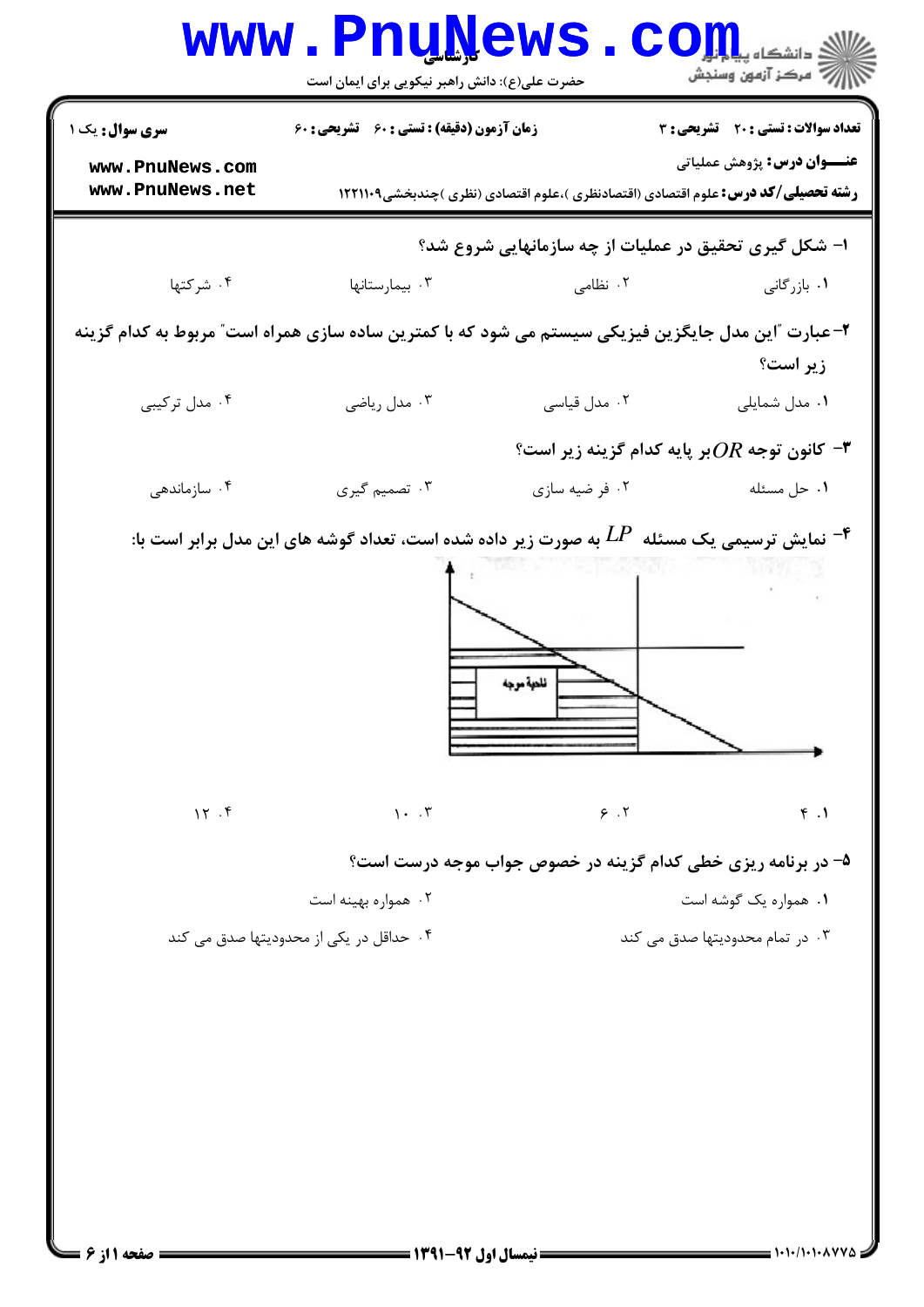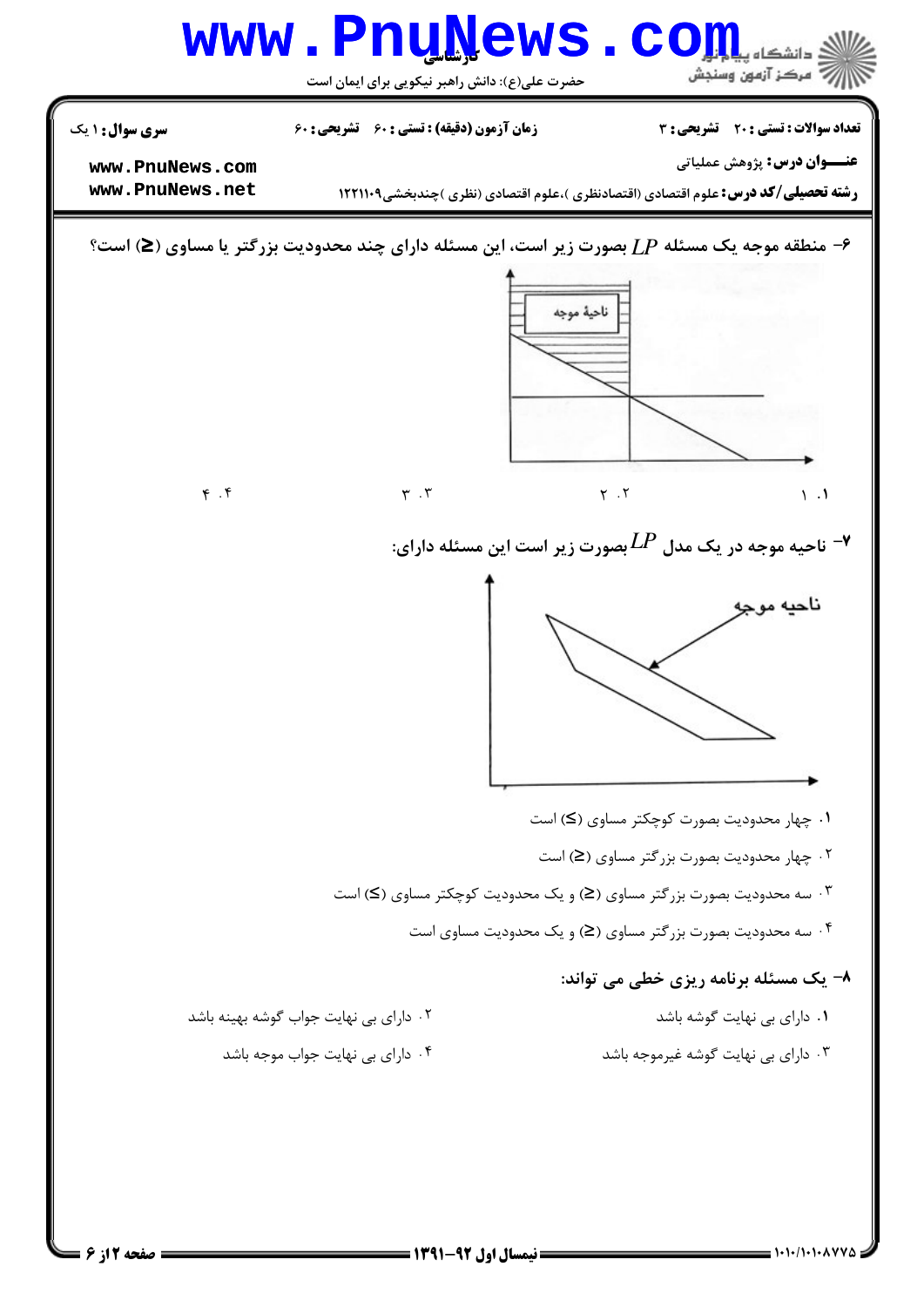|                                           | www.PnuNews                                                                                           |                                                                          | الا دانشکاه پیایالیا<br>الا مرکز آزمون وسنجش                                             |
|-------------------------------------------|-------------------------------------------------------------------------------------------------------|--------------------------------------------------------------------------|------------------------------------------------------------------------------------------|
|                                           | حضرت علی(ع): دانش راهبر نیکویی برای ایمان است<br><b>زمان آزمون (دقیقه) : تستی : 60 ٪ تشریحی : 60</b>  |                                                                          | تعداد سوالات : تستی : 20 ۔ تشریحی : 3                                                    |
| <b>سری سوال : ۱ یک</b><br>www.PnuNews.com |                                                                                                       |                                                                          | <b>عنـــوان درس:</b> پژوهش عملیاتی                                                       |
| www.PnuNews.net                           |                                                                                                       |                                                                          | <b>رشته تحصیلی/کد درس:</b> علوم اقتصادی (اقتصادنظری )،علوم اقتصادی (نظری )چندبخشی۱۲۲۱۱۰۹ |
|                                           |                                                                                                       |                                                                          | ۹- در روش سیمپلکس متغییر خروجی متغییری است که:                                           |
|                                           |                                                                                                       | <b>۱.</b> حداقل حاصل تقسیم مقادیر سمت راست بر عناصر منفی ستون لولا باشد. |                                                                                          |
|                                           |                                                                                                       | ۰۲ حداکثر حاصل تقسیم مقادیر سمت راست بر عناصر مثبت ستون لولا باشد.       |                                                                                          |
|                                           |                                                                                                       | ۰۳ حداکثر حاصل تقسیم مقادیر سمت راست بر عناصر منفی ستون لولا باشد.       |                                                                                          |
|                                           |                                                                                                       | ۰۴ حداقل حاصل تقسیم مقادیر سمت راست بر عناصر مثبت ستون لولا باشد.        |                                                                                          |
|                                           | ۱۰– اگر در یک تابلوی سیمپلکس، حداقل یکی از متغییرهای اساسی، مصنوعی با مقدار بزرگتر از صفر باشد گوشه   |                                                                          | متناظر با آن تابلو حتما یک گوشه:                                                         |
| ۰۴ تبهگن است                              | ۰۳ غیر موجه است                                                                                       | ۰۲ بهینه است                                                             | ۰۱ موجه است                                                                              |
|                                           | ۱۱– اگر تابلوی بهینه سیمپلکس مدل دارای مقدار صفر برای یک متغییر غیر اساسی در سطر صفر باشد آن مدل حتما |                                                                          | دارای حالت خاص:                                                                          |
|                                           | ٢. فاقد ناحيه جواب است                                                                                |                                                                          | ۰۱ بهینه چندگانه است                                                                     |
|                                           | ۰۴ ناحیه جواب بیکران است                                                                              |                                                                          | ۰۳ تبهگن است                                                                             |
|                                           |                                                                                                       |                                                                          | ۱۲– کدام یک از متغییرهای زیر می تواند متغییر کمکی تلقی شود؟                              |
| ۰۴ متغییر اصلی                            | ۰۳ متغییر کمبود                                                                                       | ۰۲ متغییر مازاد                                                          | ۰۱ متغییر مستقیم                                                                         |
|                                           |                                                                                                       |                                                                          | ۱۳- انتقال از یک تابلوی سیمپلکس به تابلوی بعدی به معنای انتقال از یک جواب:               |
|                                           | ۰۲ غیر گوشه به جواب غیر گوشه است                                                                      |                                                                          | ۰۱ غیر گوشه به جواب گوشه است                                                             |
|                                           | ۰۴ گوشه به جواب گوشه است                                                                              |                                                                          | ۰۳ گوشه به جواب غیرگوشه است                                                              |
|                                           |                                                                                                       |                                                                          | ۱۴- در روش سیمپلکس دو مرحله ای همواره عناصر لولا:                                        |
|                                           | ۰۲ مثبت است                                                                                           |                                                                          | ۰۱ منفی است                                                                              |
|                                           | ۰۴ کوچکتر مساوی صفر است                                                                               |                                                                          | ۰۳ صفر است                                                                               |
|                                           |                                                                                                       |                                                                          | ۱۵- در روش ثانویه، سطر خروجی عبارت است از:                                               |
|                                           |                                                                                                       | ٠١ كوچكترين حاصل تقسيم مقادير سمت راست بر عناصر ستون لولا                |                                                                                          |
|                                           |                                                                                                       |                                                                          | ۰۲ کوچکترین مقدار مثبت                                                                   |
|                                           |                                                                                                       |                                                                          | ۰۳ منفی ترین مقدار سمت راست                                                              |
|                                           |                                                                                                       |                                                                          | ۰۴ برزگترین مقدار منفی                                                                   |
|                                           |                                                                                                       |                                                                          |                                                                                          |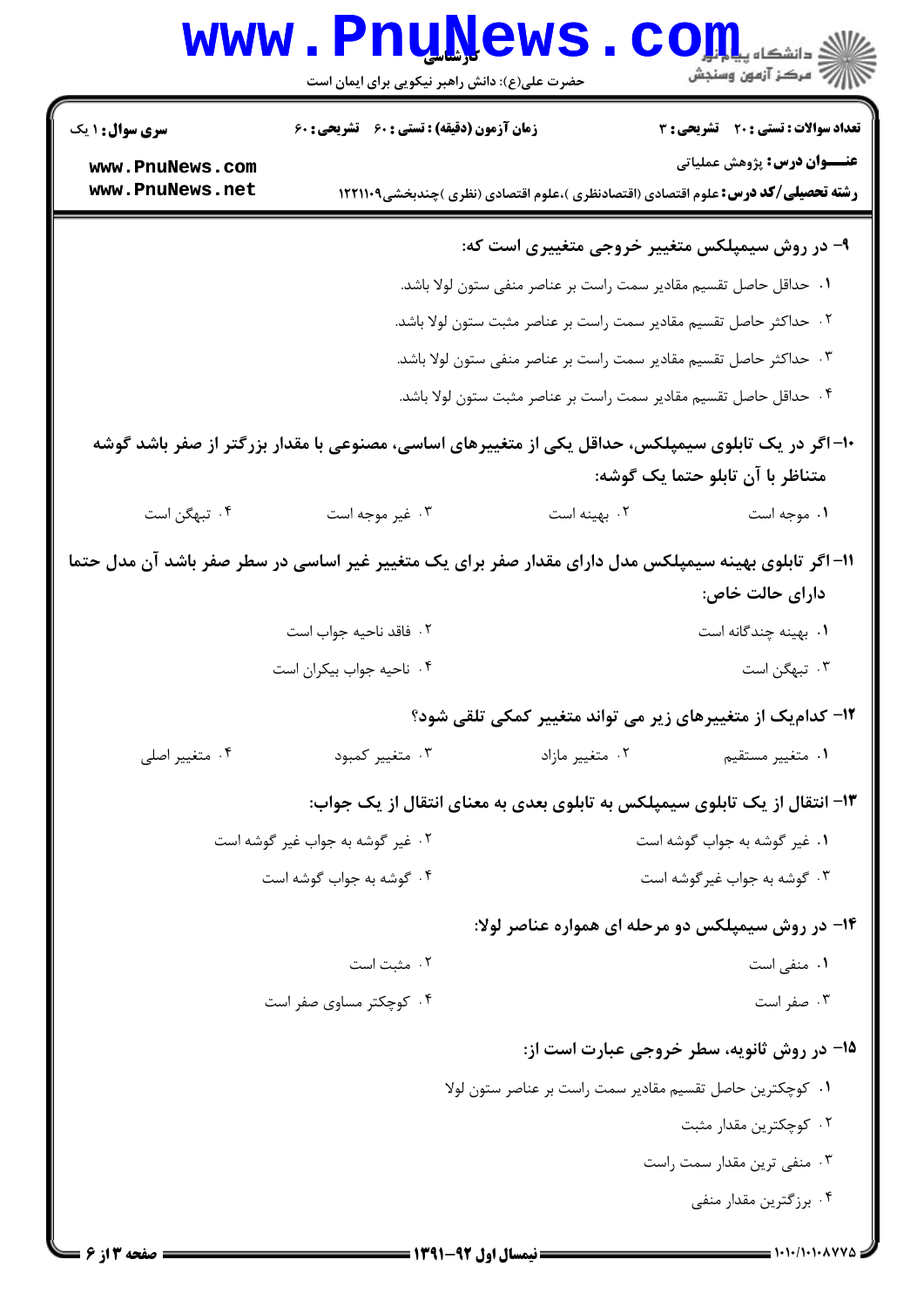|                                                                                                      | <b>www.PnuNews</b><br>حضرت علی(ع): دانش راهبر نیکویی برای ایمان است                                   |                     | ي<br>چ دانشڪاه پ <b>يا پار</b><br>رآ مرڪز آزمون وسنڊش                                                                          |  |
|------------------------------------------------------------------------------------------------------|-------------------------------------------------------------------------------------------------------|---------------------|--------------------------------------------------------------------------------------------------------------------------------|--|
| سری سوال: ۱ یک                                                                                       | <b>زمان آزمون (دقیقه) : تستی : 60 ٪ تشریحی : 60</b>                                                   |                     | تعداد سوالات : تستي : 20 - تشريحي : 3                                                                                          |  |
| www.PnuNews.com<br>www.PnuNews.net                                                                   |                                                                                                       |                     | <b>عنـــوان درس:</b> پژوهش عملیاتی<br><b>رشته تحصیلی/کد درس:</b> علوم اقتصادی (اقتصادنظری )،علوم اقتصادی (نظری )چندبخشی۱۲۲۱۱۰۹ |  |
|                                                                                                      |                                                                                                       |                     | ۱۶- در روش سیمپلکس ثانویه، انتخاب متغییر ورودی چگونه انجام می گیرد؟                                                            |  |
|                                                                                                      |                                                                                                       |                     | ۰۱ بزرگترین مقدار منفی عنصر ردیف Z در تابلوی سیمپلکس                                                                           |  |
|                                                                                                      |                                                                                                       |                     | ۰۲ بزرگترین مقدار مثبت عنصر ردیف Z در تابلوی سیمپلکس                                                                           |  |
| ۰۳ کوچکترین حاصل تقسیم عناصر ردیف Z در تابلوی سیمپلکس بر عناصر مثبت سطر لولا $\cdot$                 |                                                                                                       |                     |                                                                                                                                |  |
| ۰۴ کوچکترین حاصل تقسیم عناصر ردیف Z در تابلوی سیمپلکس بر قدر مطلق عناصر منفی سطر لولا $\cdot$        |                                                                                                       |                     |                                                                                                                                |  |
| ۱۷- در یک تابلوی سیمپلکس شرط بهینگی برقرار است و در سمت راست تایلو برای متغییر های اساسی، مقدار منفی |                                                                                                       |                     |                                                                                                                                |  |
|                                                                                                      |                                                                                                       |                     | وجود دارد در این صورت جواب بدست آمده:                                                                                          |  |
|                                                                                                      | ۰۲ غیر موجه است                                                                                       |                     | ۰۱ بهينه است                                                                                                                   |  |
|                                                                                                      | ۰۴ در کلیه محدودیتهای مدل صدق می کند                                                                  |                     | ۰۳ موجه است                                                                                                                    |  |
|                                                                                                      | ۱۸– مسئله زیر را در نظر بگیرید تعداد متغییرها و محدودیتهای ثانویه آن به ترتیب از راست به چپ کدام است؟ |                     |                                                                                                                                |  |
|                                                                                                      |                                                                                                       |                     | $MaxZ = \mathbf{P} x_1 + \mathbf{P} x_{\mathbf{P}} - \mathbf{F} x_{\mathbf{P}}$                                                |  |
|                                                                                                      |                                                                                                       |                     | s.t<br>$x_1 + x_2 + x_3 = 1$                                                                                                   |  |
|                                                                                                      |                                                                                                       |                     | $x_1 - \mu x_\mu + x_\mu \geq 1$ ۲                                                                                             |  |
|                                                                                                      |                                                                                                       |                     | $x_1, x_{\mu}, x_{\mu} \geq \infty$                                                                                            |  |
| $Y_{9}Y$ . $\zeta$                                                                                   | $\mathbf{r}_{\theta} \mathbf{r}$ .                                                                    | $Y_{\theta}$ ۲. ۲   | ۰۱. ۳و۲                                                                                                                        |  |
|                                                                                                      | ۱۹-اگر در یک مسئله اولیه دارای دو متغییر تقسیم و سه محدودیت کارکردی باشد تعداد گوشه مسئله ثانویه آن   |                     |                                                                                                                                |  |
|                                                                                                      |                                                                                                       |                     | چقدر است؟                                                                                                                      |  |
| $\cdots$                                                                                             | $\Lambda$ . $\Upsilon$                                                                                | $\gamma$ $\gamma$ . | $Y \cdot .1$                                                                                                                   |  |
|                                                                                                      |                                                                                                       |                     | <b>۲۰</b> - انگیزه پیدایش روش سیمپلکس دوگان چیست؟                                                                              |  |
|                                                                                                      | ۰۲ تفسیر اقتصادی                                                                                      |                     | ۰۱ رابطه بین مسئله اولیه و دوگان                                                                                               |  |
|                                                                                                      | ۰۴ مینیمم کردن                                                                                        |                     | ۰۳ ماگزیمم کردن                                                                                                                |  |
|                                                                                                      |                                                                                                       |                     |                                                                                                                                |  |
|                                                                                                      |                                                                                                       |                     |                                                                                                                                |  |
|                                                                                                      |                                                                                                       |                     |                                                                                                                                |  |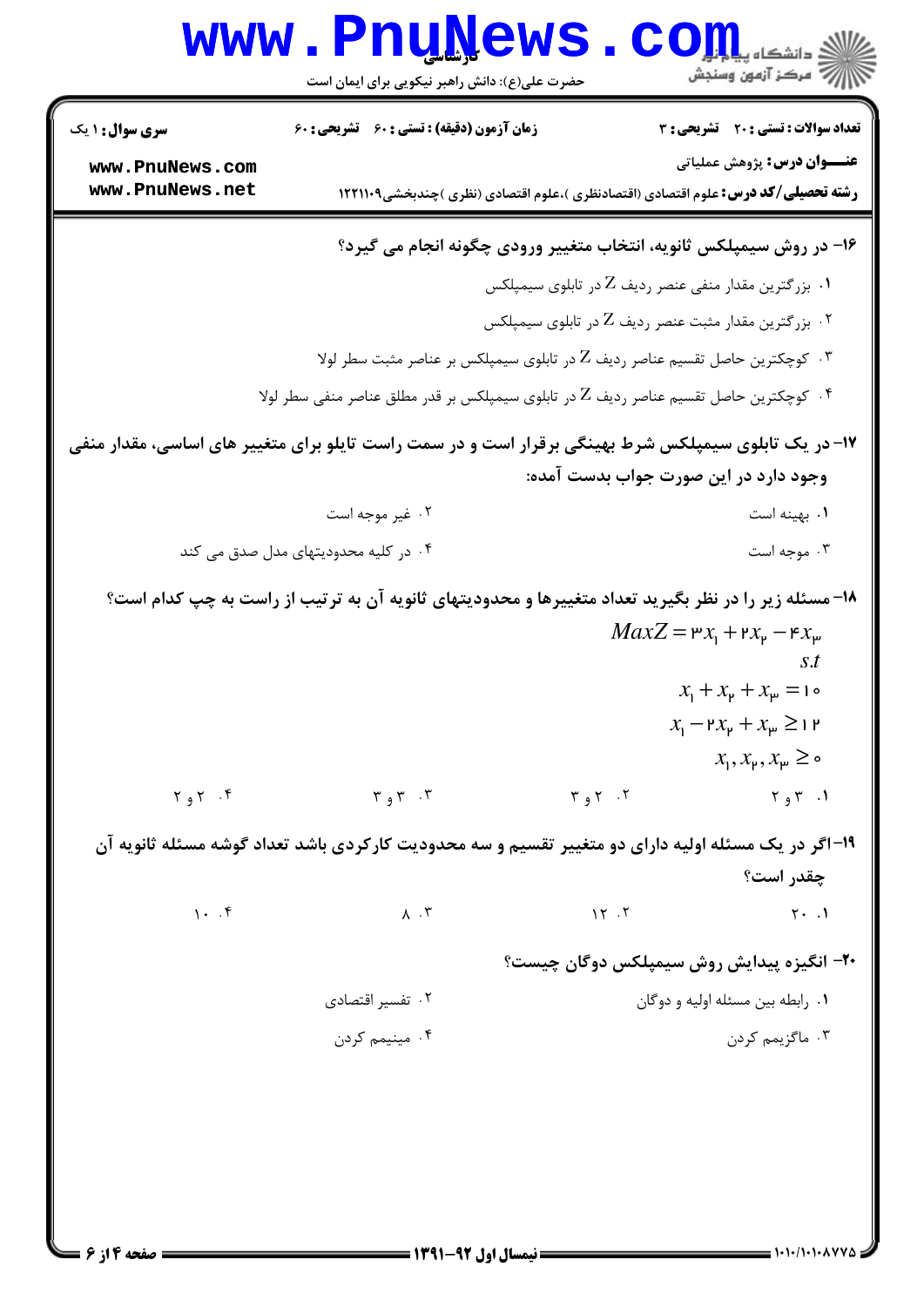

 $= 1.1.11.1.1.0444$